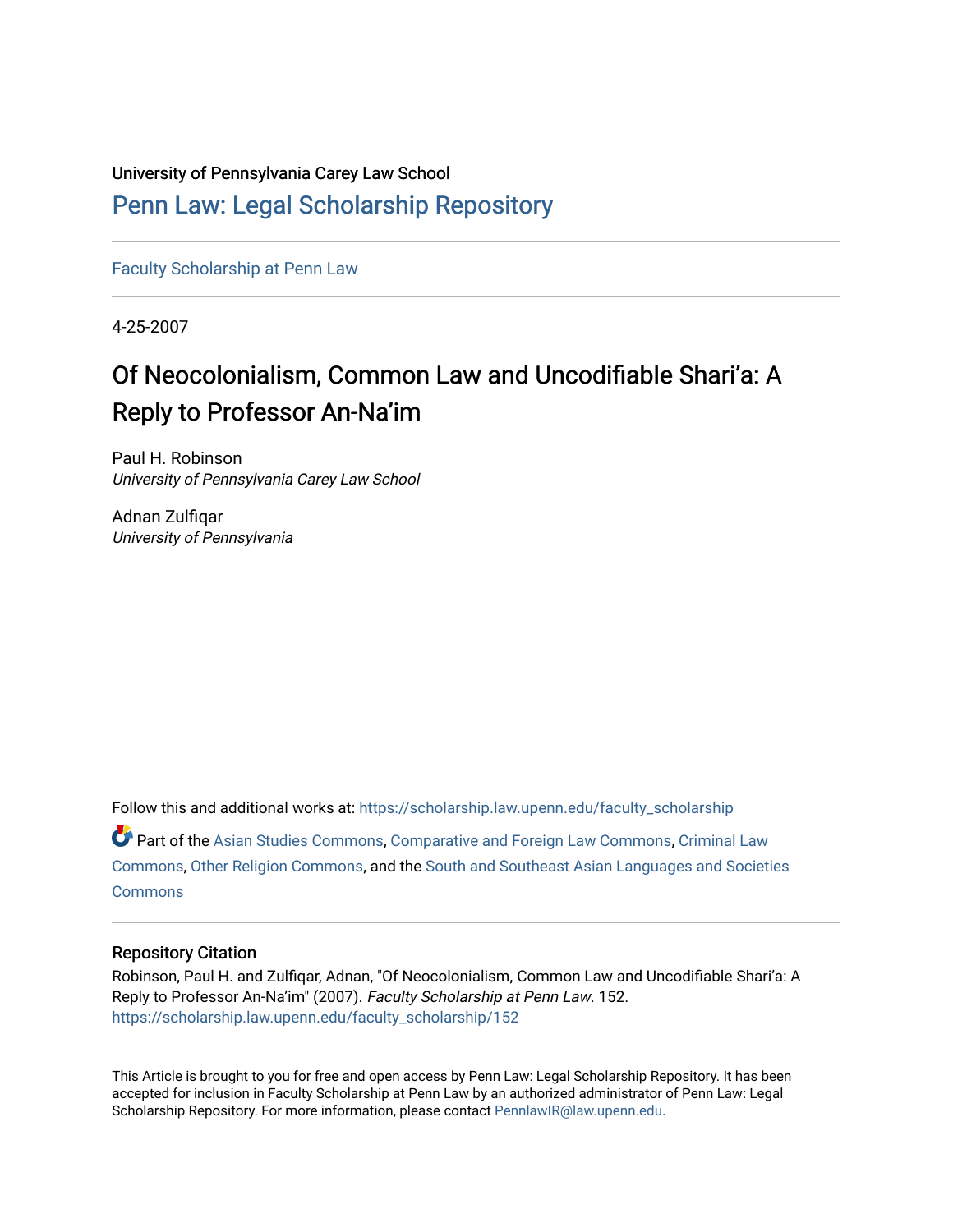# Of Neocolonialism, Common Law and Uncodifiable Shari'a: A Reply to Professor An-Na'im

Paul H Robinson and Adnan Zulfiqar **\***

What every criminal justice system requires, and what criminal law ideally strives to provide, is first, a clear ex ante statement of the criminal law's rules of conduct by which people can govern their lives, and secondly, a clear statement of the liability and punishment rules by which a violation of those rules-of-conduct will be adjudicated.<sup>1</sup> The success of a criminal law in performing these two central functions depends upon clarity. Vagueness or ambiguity quickly undermines a criminal law's performance by depriving citizens of fair notice of what the criminal law demands of them, introducing the potential for the abuse of discretion, undermining uniformity in application among similar offenders and offences, and shifting criminalisation authority to judges who are left to provide a useable rule because the vague or ambiguous law fails to do so.

Although the Qur'an and Prophetic Traditions contain many seemingly clear legislative pronouncements, the fact is that these foundational texts have been filtered in innumerable ways through the *fiqh* literature produced by private Muslim legal scholars over the course of a millennium or more. Thus, the body of scholarly opinion and interpretation that has elaborated the shari'a contains a stunningly broad range of opinions on almost all matters of doctrine. This central fact in the history of the shari'a illustrates the practical difficulties of relying directly upon the *fiqh* literature to guide a working criminal justice system. If even the scholars disagree, what hope does the system have to provide its users with the clear and unambiguous rules that fairness and effectiveness require?<sup>2</sup> As many Muslim nations have increasingly come to understand, in the modern era of centralised government, codification of criminal law is the only effective means by which criminal law can perform its core functions.

<sup>\*</sup> Robinson is Colin S Diver Professor of Law and Zulfiqar is a fourth year graduate student in a joint degree programme, JD (law) and PhD (Islamic studies). Both are at the University of Pennsylvania. The authors thank Joseph Lowry, assistant professor of Arabic and Islamic Studies, University of Pennsylvania, for his comments. See generally Robinson, PH (1990) 'Rules of Conduct and Principles of Adjudication' (57) *University of Chicago Law Review* 729; Robinson, PH (1997) *Structure and Function in Criminal Law* Clarendon Press at 8-9, part III.

 $2$  This observation is not new. In 1961, Muhammad Asad noted that the 'need for a codification of Islamic law' suffers from the fact that 'Muslims are presented with a gigantic, many sided edifice of *fiqhi* deductions and interpretations', see Asad, M (1980) [1961] *The Principles of State and Government in Islam* Dar al-Andalus at 100. He goes on to note that 'none of the existing *fiqhi* systems truly corresponds to the needs of our time, being largely the outcome of deductions conditioned by the experience of a time very much different from our own', id at 101.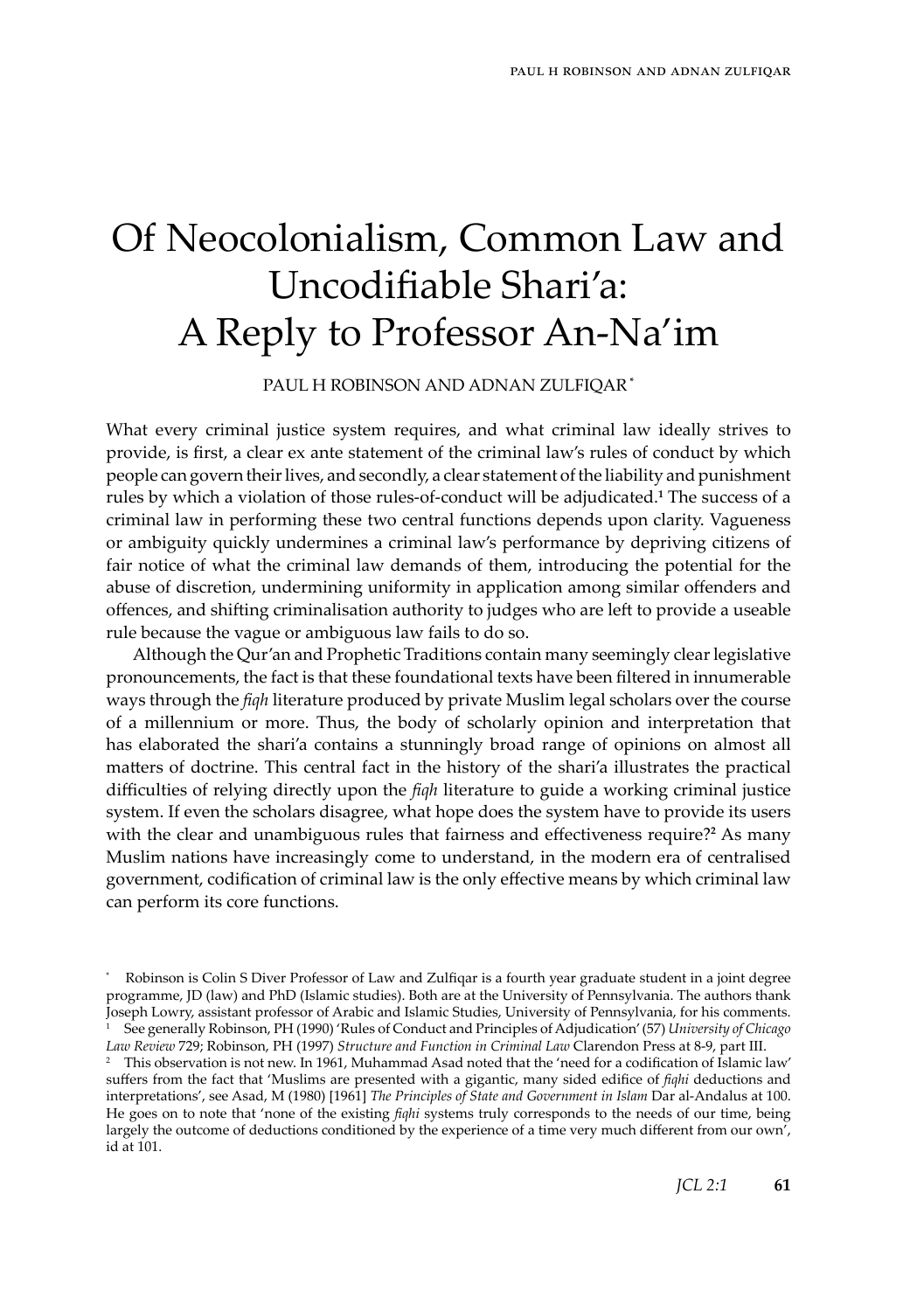Admittedly, there are advantages to the discretion and elasticity that an uncodified system provides. These attributes were particularly valuable in pre-Ottoman times to fill the void left in a world without strong central governments. The Anglo-American common law tradition grew from many of the same political and social forces. Many countries continued to cling to their common law systems long after the common law conditions had passed — indeed, a few still do. However, the benefits of codification — in providing fair notice, limiting abuse of discretion, increasing uniformity in application and reducing the making of criminal law by judges — has had its inevitable effect. The list of countries around the world that have moved from uncodified criminal law to codification gets longer every year. In contrast, we know of no society in human history that, having experienced the virtues of codified criminal law, has voluntarily chosen to revert back to an uncodified system.

The Maldives seeks the virtues of codified criminal law. That decision is hardly surprising, even among Muslim nations, many of which have headed down the codification road, albeit none as far as the Maldivians plan to. (It can also be argued that Muslim administrators in classical times pursued similar objectives.) The Maldives is an Islamic country that cherishes shari'a and wishes to enshrine shari'a's rules and principles in the law that governs the daily lives of its citizens. Thus, the Maldivians obviously want their new codification to embody those shari'a rules and principles, just as the pre-existing criminal law of the Maldives did. All the Maldivians need is the format and structure necessary for an effective penal code. Enter our Criminal Law Research Group, hired by the United Nations Development Programme and the Maldivian government to use our codification expertise to help the Maldivians make that conversion.

What is it in this story that has so outraged Professor An-Na'im? What is it exactly about the project, which at first glance seems quite desirable, that leads him to object to it so vehemently?

The answer to that question is not quite clear. Professor An-Na'im begins his comment on our article reporting on the project by saying that his complaint 'is limited to challenging the claim […] that the drafting process […] constitutes codification of shari'a'; he does not 'offer any assessment of the draft code as such'. $4$  But his comments that follow clearly do not simply object to our labelling, our *calling it* a codification of shari'a; his comments challenge both the project itself and 'offer a [quite critical] assessment of the draft code'. Even there, one is never quite sure what his objection is: at different points he seems to suggest that his complaint is that we are trying to do something that cannot be done, or that we are doing something that can be done, but we did it badly, or that we are doing something that can be done but should not be done, or, one wonders, whether we are just

<sup>&</sup>lt;sup>3</sup> See, eg, Layish, A (2004) 'The Transformation of the Shari'a from Jurists' Law to Statutory Law in the Contemporary Muslim World' (44) *Die Welt Des Islams* 86 (noting that in the 8th century, Ibn al-Muqaffa is reported to have suggested to the Caliph al-Mansur that he should, through 'administrative decree', bring about a comprehensive codification of the law to ensure uniformity); Khaled Abou El Fadl (2004-05) 'The Place of Ethical Obligations in Islamic Law' (4) *UCLA Journal of Islamic and Near Eastern Law* 1 at 23-24 (discussing Caliph Abu Ja'far al-Mansur's attempts at codifying Malik's *Muwatta*); Fadel, M (1996) 'The Social Logic of Taqlid and the Rise of the Mukhatasar' (3) *Islamic Law and Society* 224 at note 124 (relating the pseudo-codification of Maliki law that took place under Sultan Muhammad b 'Abd Allah, d 1790).

An-Na'im, AA (2007) 'A Brief Comment on the Maldives Penal Code Project: Failure to Take Shari'a Seriously, Not "Codifying" It' (2) Journal of Comparative Law at 54, ¶1, lines 1 and 3. References hereafter will refer to An-Na'im Comment with paragraph and line number.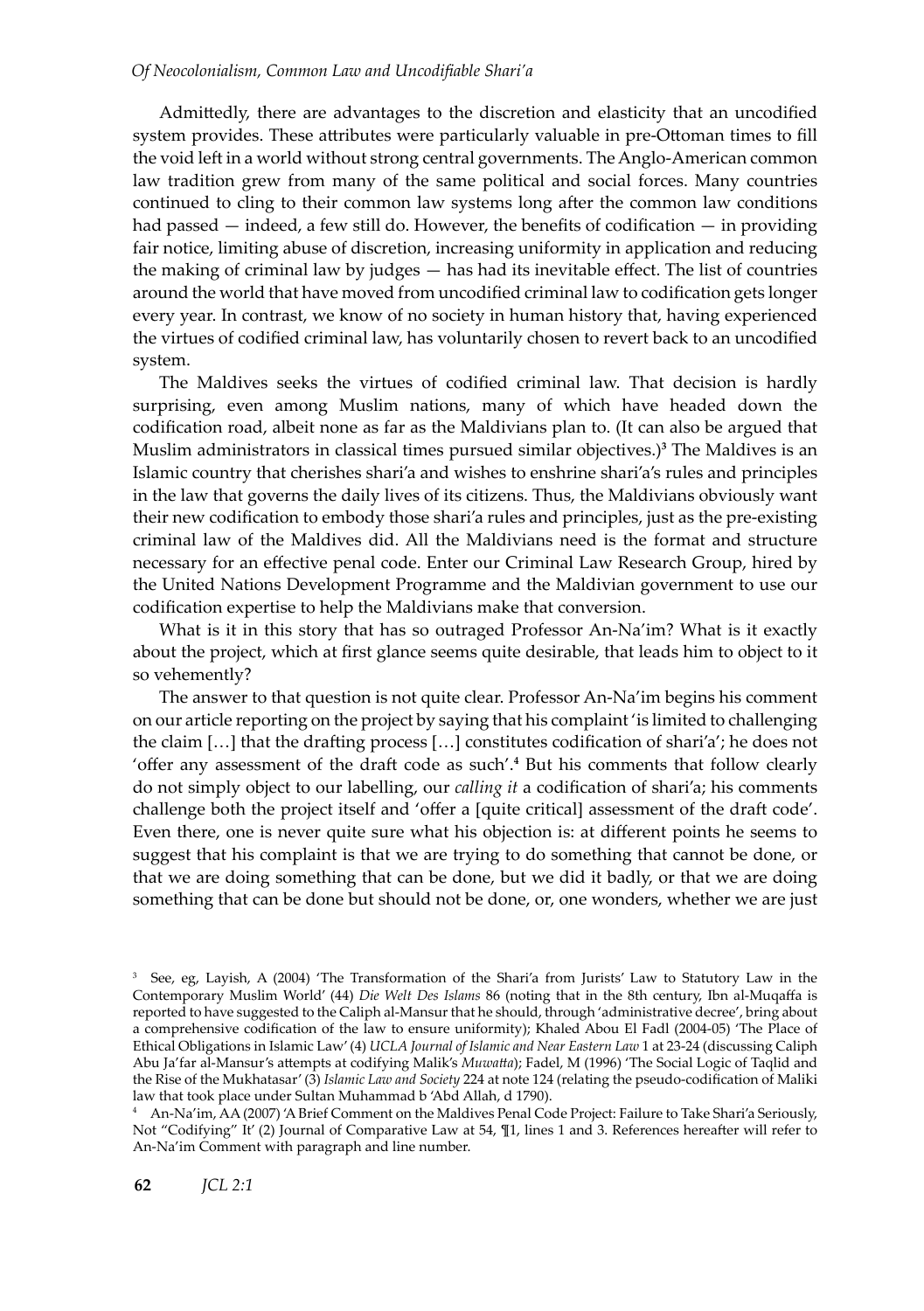doing something in a way that is different from the way Professor An-Na'im would do it. It does not help that his comments are more tirade than critique. (We thought comparing the project to the invasion of Iraq a particularly appalling low point. ) Nor does it help that he often assumes facts in direct conflict with the reality made clear by the article.

For codifiers around the world, this is not an unfamiliar situation. Sometimes the greatest challenge for a codifier is to organise the chaos of conflicting cases, statutes and practices that exist in a jurisdiction. We can draw upon our standard skill set to organise the various possible objections that we think Professor An-Na'im might be making at one point or another. Below are what we take to be the most plausible possibilities and our response to each. (The passages in his comments that seem to suggest each complaint are set out in the footnotes.)

#### **1 Shari'a Cannot Be Codified**

Professor An-Na'im cannot really mean that the rules and principles of shari'a are impossible to codify. If shari'a has any real world effect — if it can ever produce a rule to be followed — then that rule can be written down. His real objection must be something more nuanced than this (see some possibilities below).

#### **2 Shari'a Should Not Be Codified**

In making this particular objection, he is something of an outlier among modern Islamic scholars and Muslim governments. The somewhat obvious difficulty with this point of view is that it would condemn the Maldives' criminal justice system to permanent ineffectiveness,

An-Na'im Comment ¶20, lines 1 and 3.

<sup>&</sup>lt;sup>6</sup> Part of the problem in this regard may be that Professor An-Na'im's comments seem less a response to the article and the project described therein, and more a comment on a one page email that Robinson sent to Daniel Pipes responding to Pipes' criticism of the project before it began. See the first several pages of Professor An-Na'im's comments. (The email is cited in the article at note 10 and reproduced in an appendix.) Given the nature of his comments, they might have been more usefully posted on Pipes' website as a comment on Robinson's email rather than published here as a comment on our article.

 $\frac{7}{1}$  An-Na'im Comment  $\frac{1}{1}$ , lines 4 and 5 (To be clear about my own position from the outset, I do not believe that any aspect of shari'a can […] be enacted as state law').

 $^8$  An-Na'im Comment T1, lines 4 and 5 (To be clear about my own position from the outset, I do not believe that any aspect of shari'a […] should be enacted as state law'); id at ¶1, lines 7, 8, 9 ('the incoherence and illegitimacy of attempting to codify shari'a is part of the reason I am suggesting that this should not be attempted in the first place').

For example, codification occurred regularly in Muslim countries during the 20th century. See 'Shari'a' in Bearman, PJ et al (eds) *Encyclopaedia of Islam* (2nd ed) Brill (discussing codification in general in Muslim countries); Horowitz, D (1994) 'The Qur'an and the Common Law: Islamic Law Reform and the Theory of Legal Change' (42) *American Journal of Comparative Law* 555-56 (discussing codification of Islamic law in Malaysia); Zubaida, S (1988) 'An Islamic State? The Case of Iran' (153) *Middle East Report* 4 (noting the calls for codification in Iran in the 1980s); Shalakany, A (2001) 'Between Identity and Redistribution: Sanhuri, Genealogy and the Will to Islamise' (8) *Islamic Law and Society* 229 (discussing Egypt); see generally, Schacht, J (1959) 'Islamic Law in Contemporary States' (8) *American Journal of Comparative Law* 133 (discussing a variety of Muslim nations and codification). This is not to say that there are not opponents of codification among Muslim governments, most prominently Saudi Arabia, but they are in the clear minority, see Mayer, AE (1987) 'Law and Religion in the Muslim Middle East' (35) *American Journal of Comparative Law* 155; Vogel, FE (2000) *Islamic Law and Legal System: Studies of Saudi Arabia* Brill at 361 (we are grateful to Sulaiman Al-Turki for this reference). As Vogel concludes, 'Islamic law itself is not unalterably opposed to codification' and even in Saudi Arabia there is an ongoing debate on the subject, id at 311-315.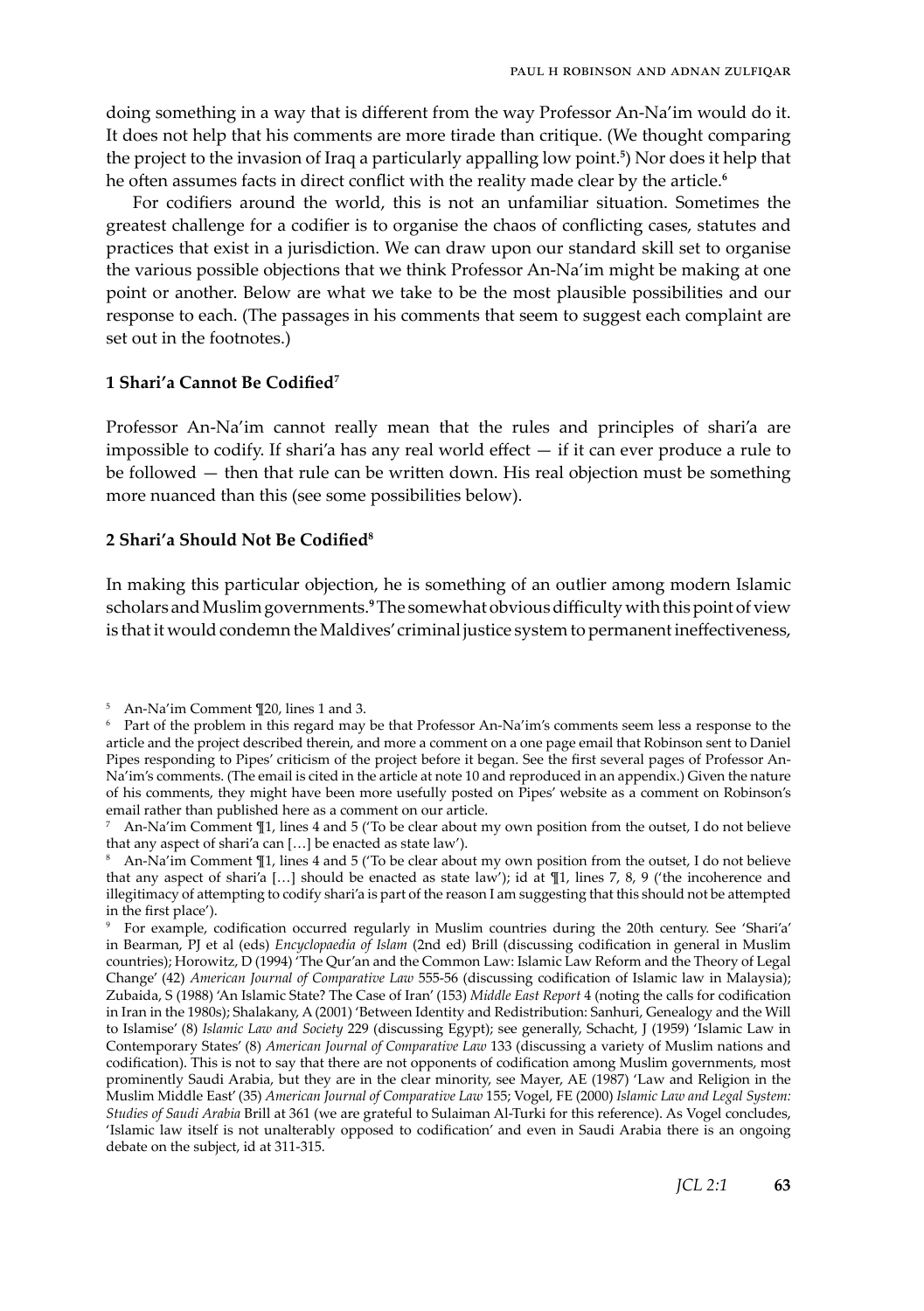#### *Of Neocolonialism, Common Law and Uncodifiable Shari'a*

for all the reasons summarised at the beginning of this essay (and discussed in somewhat greater detail in part IV of the article). The absence of a clear and unambiguous statement of the rules of conduct and of the adjudication rules would condemn a society to a system of criminal punishments without fair notice of the conduct that is criminal; increase the potential for abuse of discretion; increase the likelihood of disparity in the adjudication of similar cases; and de facto delegate the criminalisation authority to judges. As noted above, in opposing codification Professor An-Na'im is resisting the overwhelming trend of modern human history.

### **3 Islamic Countries May Codify Criminal Laws but Codification Should Not Be Based upon the Rules and Principles of Shari'a**<sup>10</sup>

This would seem a genuinely bizarre position. If an Islamic country cherishes shari'a, why would it ever consider codifying criminal laws that were not based upon shari'a? No one can seriously claim that a Muslim country ought to adopt a criminal code that deviates from shari'a for the sake of deviating.

## **4 Shari'a Cannot Be Codified in the Sense That by Codifying It One Alters Its Interpretive, Uncodified Nature<sup>11</sup>**

Right. Obviously. The point is definitional, without substantive content. One no longer has traditional, uncodified shari'a if one codifies it, just as, if one codifies the common law, once codified it is no longer common law. (We have already addressed above in item 2 the issue of whether uncodified shari'a *should* be codified. While Professor An-Na'im may see value in an uncodified criminal law that is subject to a variety of interpretations, such lack of codification has serious costs by producing unfairness and injustice, which the Maldivians apparently do not wish to bear.)

## **5 Shari'a Cannot Be Properly Codified by Anyone except a Muslim/Anyone except a Shari'a Scholar**<sup>12</sup>

We certainly agree that there are good reasons for why a criminal law codification based upon shari'a should be guided by Muslims and by shari'a scholars, but it is hard to see how this can be a complaint against the Maldivian project, given that all of the codification decisions in the Draft Code were made by Maldivians, all of whom are Muslim and some of whom are shari'a scholars. Our contribution (most of us, but not all of us, being non-

<sup>&</sup>lt;sup>10</sup> Apparently, Professor An-Na'im (in places) does not seem to object to the codification of criminal law in Muslim countries. See, eg, An-Na'im Comment ¶19, lines 9-11 ('This draft may be a good criminal code for the Maldives, but it should not be represented as a codification of shari'a at all. It is, in fact, the exact opposite of that claim'). If Muslim codification is fine, then what else could he mean when he claims that shari'a nonetheless should not be codified, other than the obviously untenable claim we address here?

<sup>&</sup>lt;sup>11</sup> This statement of objection is an attempt to give some meaning to Professor An-Na'im's claim in item 1 above that shari'a cannot be codified. If it is obviously untenable to claim that it cannot be done, as we note above, what else, we asked, might he mean by such a claim?

<sup>&</sup>lt;sup>12</sup> See, eg, An-Na'im Comment  $\P$ 7, lines 7-10 (suggesting that an American law professor and his assistants were in a poor position to do the project, especially given that they did not have time, in his view, to become serious shari'a experts).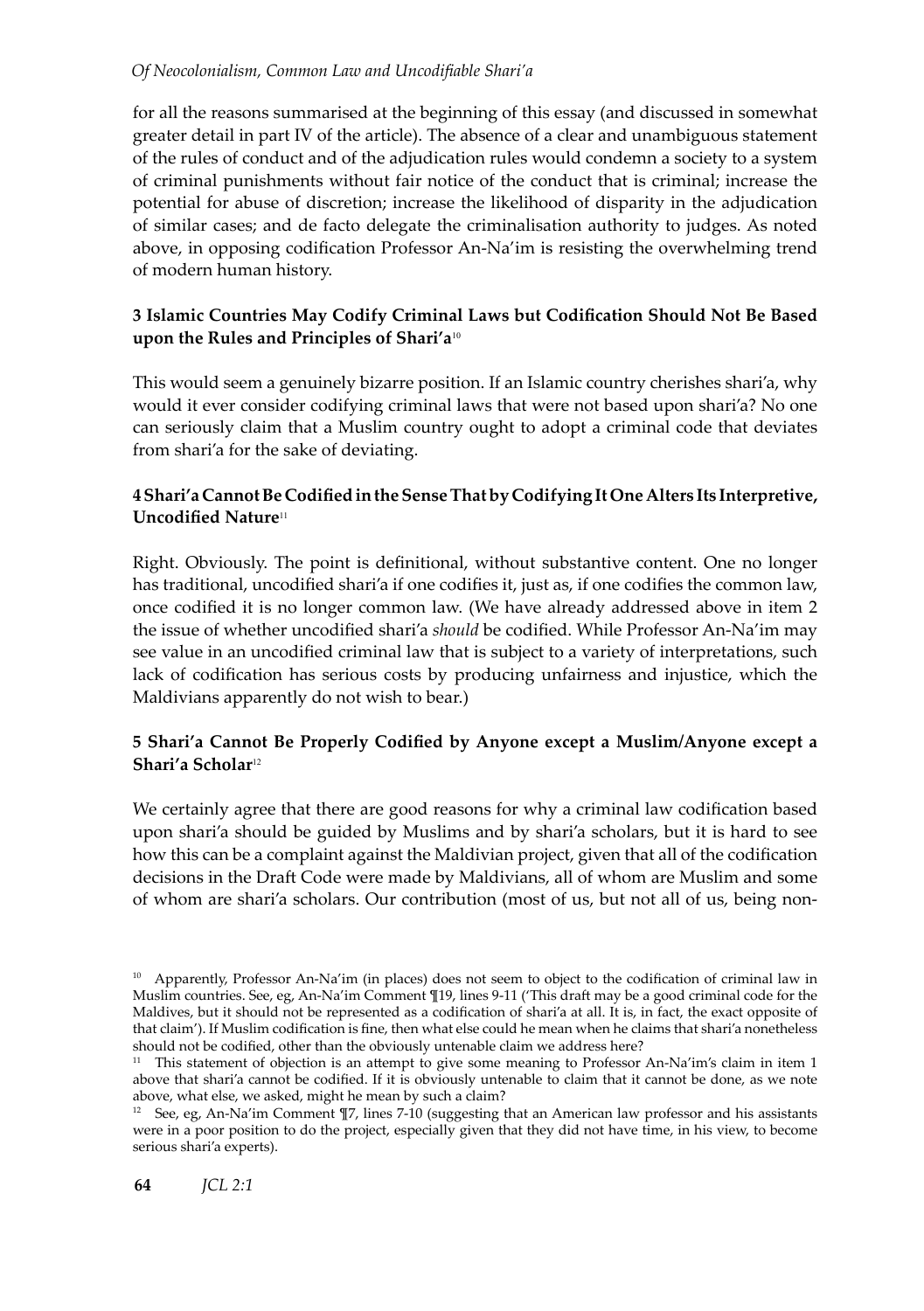Muslims and non-shari'a scholars) was to provide modern criminal code drafting expertise. Obviously, a good deal of knowledge of shari'a was necessary in the group for it to be effective in providing that help, but the success of the project did not depend upon the degree of *our* shari'a expertise.

#### **6 The Decision to Codify, and Our Participation in the Maldivian Codification Project, Was a Shameful Exercise in Neocolonialism**<sup>13</sup>

When Professor An-Na'im offers this kind of complaint he seems to have his facts wrong again. The decision to codify was made by the Maldivians before we were even aware that such a project had been undertaken.**<sup>14</sup>** It was the Maldivians and the United Nations Development Programme (not exactly an overbearing colonial power) who came to us to ask for our help. These facts are all clear from our article. One wonders how this particular idea came into Professor An-Na'im's head.**15** (That he would complain that criminal law codifiers would deal with 'local elites'**16** is at best naïve and at worst disingenuous. If the end goal of the project is to have legislation passed, then it would seem difficult to reach that goal without dealing with those persons who will pass the laws: the executive and legislative branches of government.)

#### **7 The Codification Project Was a Bad Idea because It Was a Government Project and Professor An-Na'im Believes the Maldivian Government To Be Insufficiently Democratic**<sup>17</sup>

Here the Professor has things exactly backwards. A political analysis of the genesis of the codification project makes clear that it was not a vehicle for governmental oppression, but rather it was undertaken because of popular pressure on the government. Our article recounts the public unrest that led to the government's promise to undertake this reform, as part of a programme of larger reforms, including constitutional reforms. The project was pressed by the reformers in government, supported by the political opposition and by international human rights groups.**<sup>18</sup>** It was pressed *on* the old guard, not *by* them.**<sup>19</sup>**

<sup>16</sup> An-Na'im Comment ¶6, lines 9-10.

<sup>19</sup> An opposition newspaper, for example, described the project as one of several measures aiming to end

<sup>&</sup>lt;sup>13</sup> This is the underlying tenor of many of his comments, but he also is explicit in this claim. See, eg, An-Na'im Comment ¶17, line 10-11 ('The neocolonial nature of this process comes out loud and clear').

<sup>14</sup> Available at: <http://web.amnesty.org/library/Index/ENGASA290012005> (noting that the new penal code was one of the reforms agreed upon by the government); 'Government Admits "Stupidity" of [Old] Penal Code' (13 June 2006) *Minivan News* (discussing the government's admission that the penal code needed to be reformed as requested by the opposition), available at: <http://www.minivannews.com/news/news.php?id=2174>.

<sup>&</sup>lt;sup>15</sup> Professor An-Na<sup>1</sup>im bases many of his suspicions not on the project facts or documents, the Draft Code or our article, but rather on Robinson's 'attitude' (An-Na'im Comment ¶2, line 4) reflected in his email to Daniel Pipes in reply to Pipes' criticism of the project. See note 6 above. It is hard to see the grounds for such suspicions with this project, even in the 'attitude'of the email. (We encourage readers to read the email for themselves in the article's appendix.)

<sup>&</sup>lt;sup>17</sup> This is a common An-Na'im theme. See, eg, An-Na'im Comment  $\P$ 17, lines 5-8 ('If the Maldives is truly a "working democracy", which is a doubtful claim').

<sup>&</sup>lt;sup>18</sup> For example, Amnesty International has specifically noted that the 'lack of an authoritative penal code' in the Maldives has caused 'serious human rights concerns' because people are unclear about 'what constitutes a recognizably criminal offence', see Amnesty International (24 February 2005) 'Maldives: Human Rights Violations in the Context of Political Reforms', available at: <http://web.amnesty.org/library/Index/ENGASA290012005>.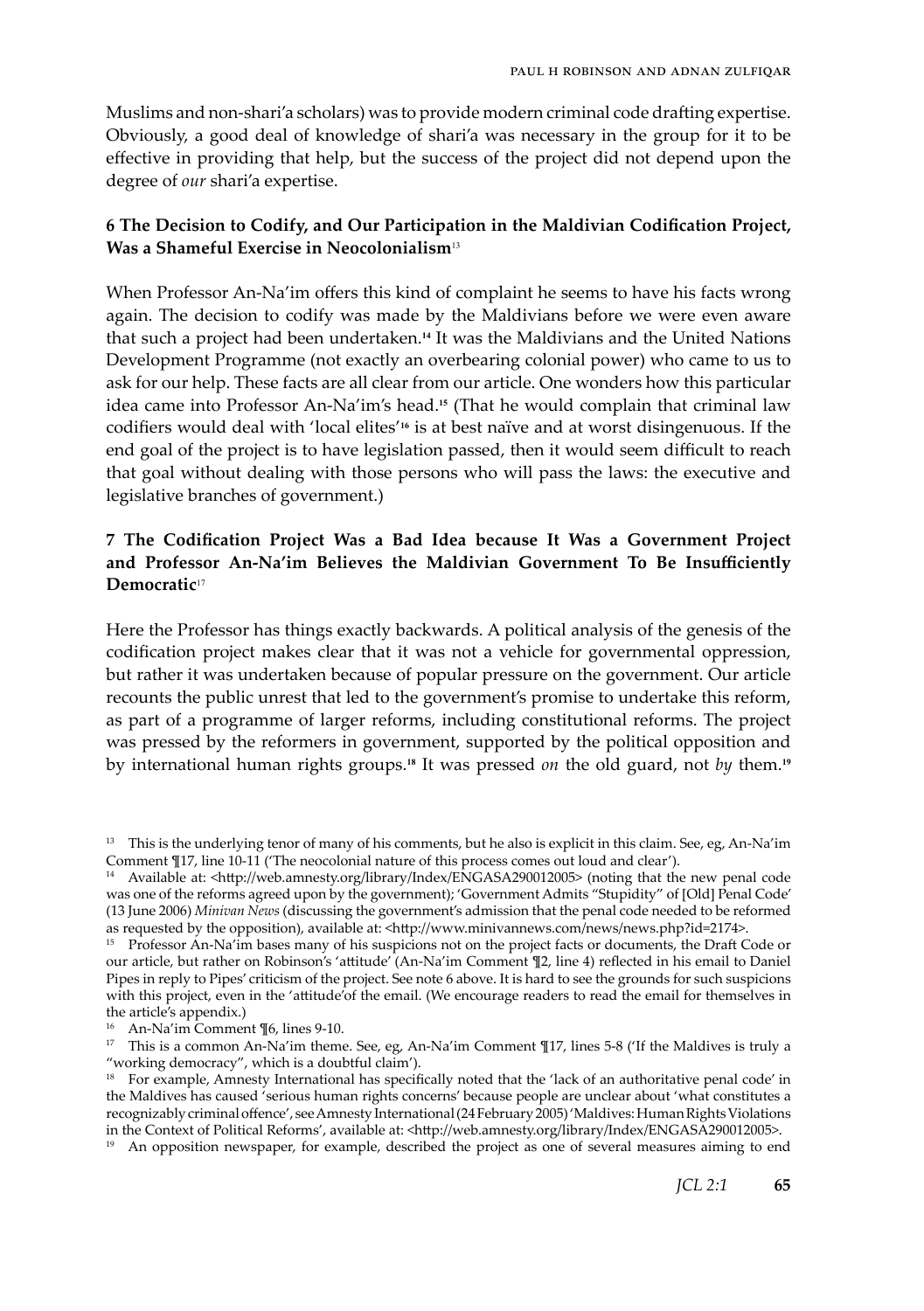Professor An-Na'im conveniently fails to mention that the actual sponsor of the project, and our employer, was not the Maldivian government, but rather the United Nations Development Programme, hardly a promoter of anti-democratic or oppressive policies. And, as our article recounts, the drafting and consultation process was one that involved a wide range of people, in all branches of government and outside of it.

Ultimately, however, we think that a political analysis of the project's genesis and execution is largely irrelevant. We do not really care about the identity of those who support penal law codification or what their motives are. The fact is that codification is the right thing to do to promote justice and fairness, and we are pleased to see support for the project from whatever quarter it comes. Ultimately, it will be the Maldivian parliament, which now includes an active opposition party, that will determine the final content of any penal code. The only potential tragedy for the Maldivian people will be that nay-sayers like Professor An-Na'im give apparent legitimacy to those forces who oppose the clarity, transparency and predictability that codification would bring.

#### **8 The Codification Project Was Done Badly because It Sometimes Gets Shari'a Wrong**<sup>20</sup>

If what Professor An-Na'im means by *getting* shari'a *wrong* is that the Draft Code relied upon interpretations of shari'a that sometimes differ from those of Professor An-Na'im, we think that this is quite possible, but irrelevant.**<sup>21</sup>** If what Professor An-Na'im means by *getting* shari'a *wrong* is that the Draft Code relied upon interpretations of shari'a that differ from those of any respected shari'a scholars, then we can only conclude that Professor An-Na'im has not looked at the Draft Code and its Official Commentary. If he had, he would find that all aspects of the Draft Code are based upon either (1) an interpretation of shari'a by a recognised authority (all of whom, we would venture, have as much or greater

government oppression: 'The Roadmap: New Maldives Victorious Over Old' (29 March 2006) *Minivan News*, available at: <http://www.minivannews.com/news/news.php?id=1943>. See also note 14 above (anti-government newspaper hailing the penal code reform project).

<sup>20</sup> An-Na'im Comment  $\Pi$ 11, lines 6-8 ('If this is the understanding [the authors] had of such an elementary, yet foundational, matter, how can one expect them to make an accurate determination of any shari'a principle?'); id at ¶18, lines 1 and 2 ('the authors do not seem to have sufficient understanding of shari'a').

<sup>21</sup> Some of the points that Professor An-Na'im uses to demonstrate that we have got shari'a wrong are simply gross misstatements of what the article says. For example, he opines: 'It is wrong by any view of shari'a as commonly understood by Muslims everywhere, including the Maldives, to claim that hudud do not constitute an integral part of shari'a', An-Na'im Comment ¶15, lines 1-3. We challenge Professor An-Na'im to find any place where we make any such claim that 'hudud do not constitute an integral part of shari'a'. Certainly, there is no hint of this in the passage of ours that he cites. In another instance, Professor An-Na'im accuses us of suggesting that shari'a contains 'no fixed rules'. What the article actually says is: 'To summarise, shari'a is *not simply* a collection of fixed rules, but rather a narrative to be interpreted in a way that draws from it God's meaning. Indeed, it is not a series of fixed rules at all but *more* a body of principles and a variety of juristic interpretations', article at 9 (emphasis added). We think it difficult to draw Professor An-Na'im's conclusion that we claim shari'a has 'no fixed rules' from these sentences.

The other examples that he gives to show that we have shari'a wrong are simply cases where his interpretation of shari'a differs from that of the shari'a scholars upon whom we rely (and who we and the Maldivians think are as or more authoritative than Professor An-Na'im). For example, Professor An-Na'im aims to illustrate our 'lack of knowledge' of shari'a by pointing to flaws in our definition of *Sunna* (as if the background information for the general reader was relevant to the project), An-Na'im Comment ¶11. In fact, the view we give exists in both classical and modern scholarship. See, eg, Yusuf ibn 'Abd Allah ibn 'Abd al-Barr (2000) *Jami' bayan al-ilm wa fadlih* Dar al-Kutub al-Ilmiyyah at 276-77; Muhammad b Idris al-Shafi'I (1979) *al-Risala* Dar al-Turath at 357-58; Amin Ahsan Islahi (2000) *Mabadi taddabur-e-hadith* Faran Foundation.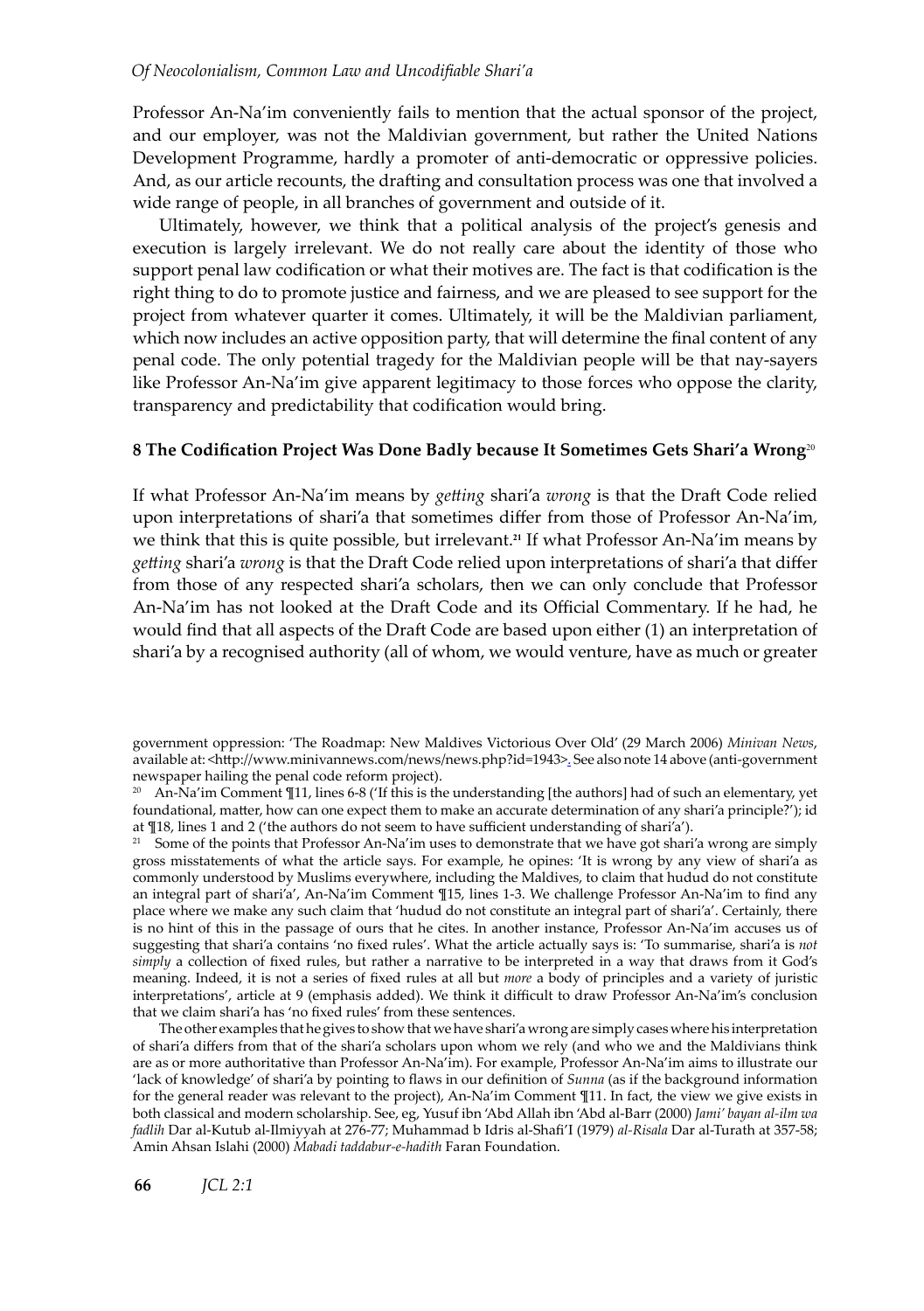credibility among shari'a scholars as Professor An-Na'im), or (2) in a few cases, such as those discussed in part III of the article, an explicit decision by the Maldivians to adopt a rule that they knew departed from classical shari'a, in form if not in spirit. In each instance, the ultimate judgment about what constituted the shari'a rule was a decision made by Maldivians. It is not clear why one should prefer Professor An-Na'im's interpretation of shari'a over that of the Maldivians or of the authorities cited in the Official Commentary.

Professor An-Na'im at one point concedes our reliance upon the Maldivians, but turns it into a complaint, presumably because the Maldivians should not be trusted to determine what shari'a requires: 'the authors apparently take "Islamic law and Maldivian values" as simply whatever the government of the Maldives told them about these matters'.**22** Again, his criticisms seem internally inconsistent. We are to be condemned for being neocolonialists who are imposing our Western values, but also to be condemned for following Maldivian views. We think reasonable people looking at the facts would come to a view that he is wrong on both counts: we did not impose our views and it was proper to follow the Maldivian view of shari'a (and, as the article makes clear, we did not rely only upon *the government's* view).<sup>23</sup>

#### **9 The Codification Project Was Done Badly because It Sometimes Does Not Follow Shari'a**<sup>24</sup>

As Professor An-Na'im is well aware, Muslim countries vary in the extent to which their criminal law tracks traditional shari'a rules, and shari'a scholars reflect a similar range of opinion about how closely the literal text should be followed.**<sup>25</sup>** Few Muslim countries in practice apply traditional shari'a rules without exception or deviation, and few shari'a scholars think that they should. Even if one assumed that deviation from the literal text was a valid ground for complaint, it is not a complaint that can be directed towards us. Again, all decisions on whether to depart from the classical shari'a rule were made by Maldivians, which, of course, is as it must be, for it is the Maldivians who bind themselves by the Draft Code.

#### **10 The Codification Project Was Done Badly because It Did Not Follow the 'Methodology and Legitimate Process' of Shari'a**<sup>26</sup>

Unfortunately, Professor An-Na'im never says just what 'methodology and legitimate process' of shari'a he thinks we failed to follow. (There is a certain awkwardness in Professor An-Na'im claiming that we failed to follow proper methodology, for he also

<sup>22</sup> An-Na'im Comment ¶8, lines 1-3.

<sup>&</sup>lt;sup>23</sup> See, eg, article at note 8 (noting the public and private support for the Draft Code project offered by the country's leading Islamic authority).

<sup>24</sup> For example, An-Na'im Comment ¶15 (objecting to the Draft Code's failure to include all of the *hudud* offences in their strict and literal form).

<sup>&</sup>lt;sup>25</sup> See, eg, article at notes 28 and 29; see also, Khaled Abou El Fadl (20004-05) 'The Place of Ethical Obligations in Islamic Law' (4) *UCLA Journal of Islamic and Near Eastern Law* 1 at 12-13 (discussing a different approach to *hudud* punishments); Javed Ahmed Ghamidi (2001) *Mizan* Dar al-Ishraq at 277-280.

<sup>&</sup>lt;sup>26</sup> An-Na'im Comment  $\Pi$ 13, line 5. He may (or may not) have the same objection in mind when, at another point, he laments our lack of appreciation of the 'conceptual and methodological integrity of shari'a', id at ¶2, line 2.